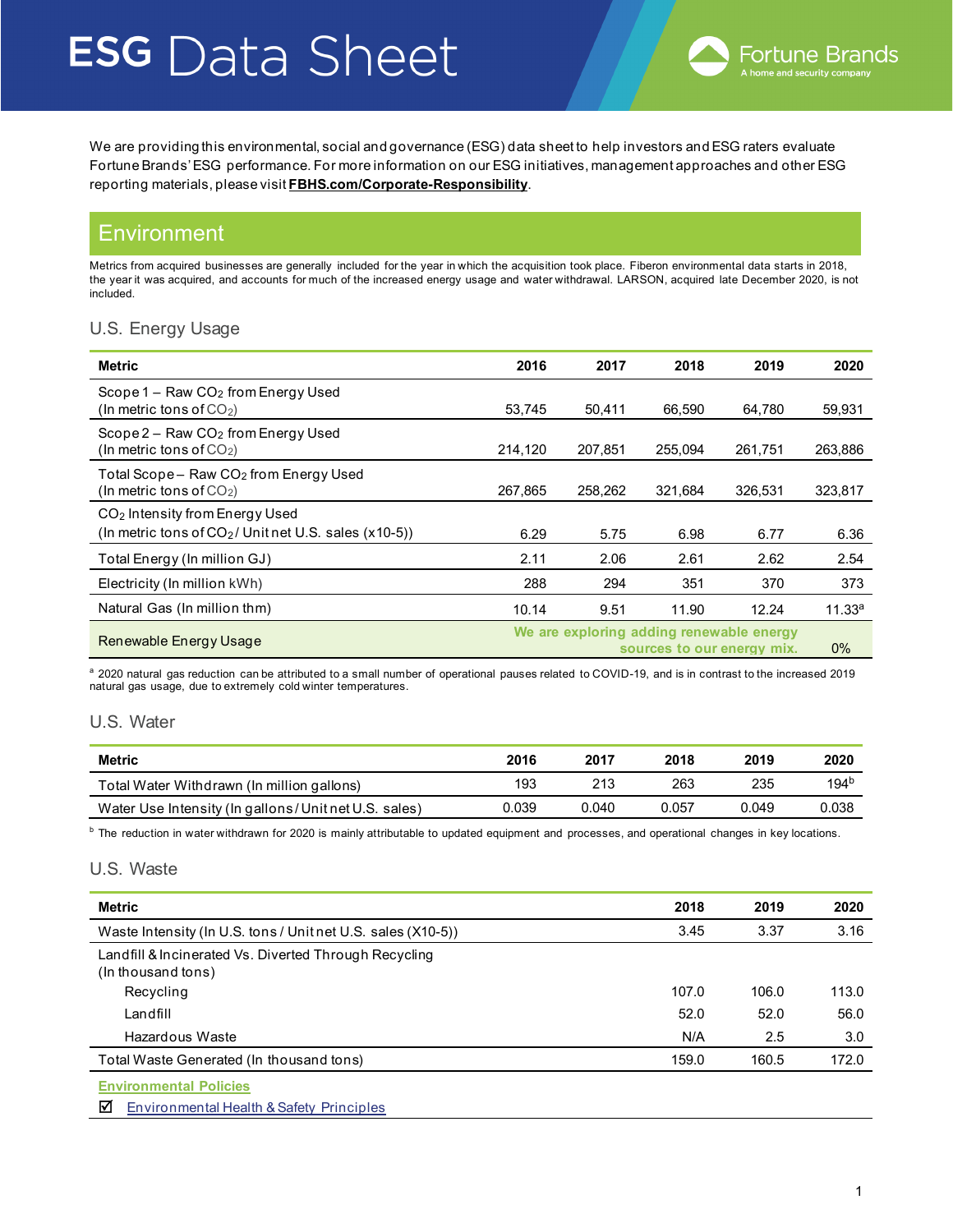

# **Social**

### Safety

TRIR and LTR include all global full-time employees, temporary workers and contractors under our direct supervision, and is calculated per 100 employees. Metrics from acquired businesses are generally included for the year in which the acquisition took place. Fiberon associates are included starting in 2018. LARSON, acquired in December 2020, is not included.

| <b>Metric</b>                                        | 2016 | 2017 | 2018 | 2019 | 2020 | Industry<br>Average <sup>a</sup> |
|------------------------------------------------------|------|------|------|------|------|----------------------------------|
| For Total Organization:                              |      |      |      |      |      |                                  |
| Total Recordable Incident Rate (TRIR)                | 1.80 | 1.40 | 1.23 | 1.20 | 1.20 |                                  |
| Lost-Time Rate (LTR)                                 | 0.40 | 0.39 | 0.41 | 0.40 | 0.40 |                                  |
| Total Number of Work-Related Fatalities              | 0    |      | 0    | 0    | 0    |                                  |
| By Segment:<br>Total Recordable Incident Rate (TRIR) |      |      |      |      |      |                                  |
| Plumbing                                             | 0.90 | 1.0  | 0.80 | 0.80 | 0.70 | 3.3                              |
| Outdoors & Security                                  | 1.79 | 1.73 | 1.92 | 1.80 | 1.41 | $\overline{\phantom{0}}$         |
| Cabinets                                             | 2.0  | 1.50 | 1.50 | 1.10 | 1.30 | 4.2                              |
| We strive for zero safety incidents                  |      |      |      |      |      |                                  |

a Source: [U.S. Bureau of Labor Statistics](https://www.bls.gov/web/osh/summ1_00.htm#soii_n17_as_t1.f.2) most recently available data for industry averages. We are showing industry average data for Plumbing (Plumbing benchmark: NAICS 332913 plumbing fixture fitting and trim manufacturing) and Cabinets (Cabinets benchmark: NAICS 337110 household and institutional furniture and kitchen cabinet manufacturing) because we believe these provide helpful information regarding our safety performance. Meaningfully comparable industry average data for our Outdoors & Security segment is not available.

**Safety Policies**

 $\overline{\mathbf{A}}$  [Environmental Health & Safety Principles](https://www.fbhs.com/corporate-responsibility/esg-policies-and-resources)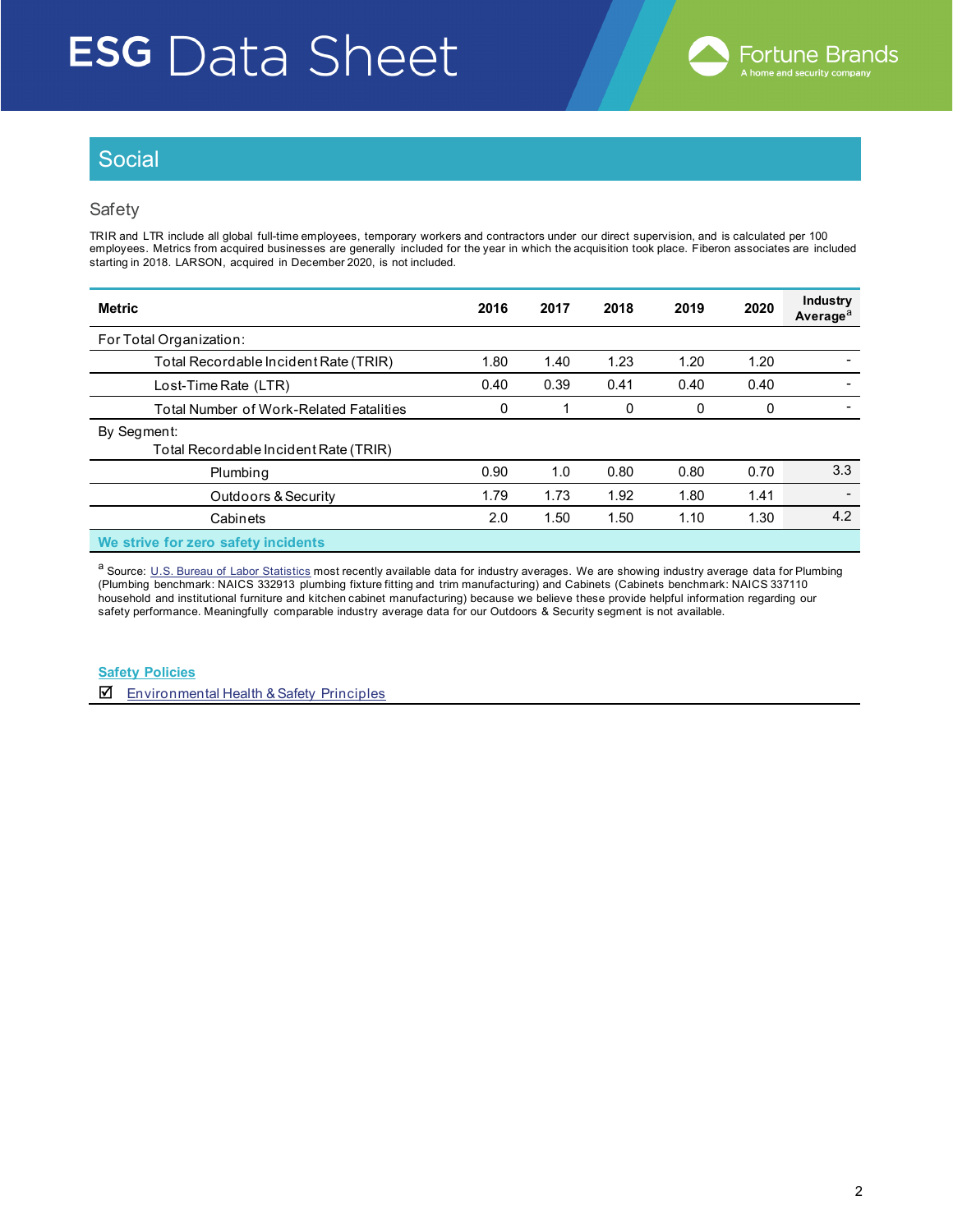## Global Workforce

| <b>Metric</b>                 | 2019   | %   | $2020$ <sup>a</sup> | %     |
|-------------------------------|--------|-----|---------------------|-------|
| <b>Total Global Workforce</b> | 25,650 |     | 26,138              |       |
| Job Type                      |        |     |                     |       |
| Production Hourly             | 19,647 | 77% | 20,064              | 77%   |
| Salaried <sup>b</sup>         | 6,003  | 23% | 6,074               | 23%   |
| People Managers               | 2,066  | 8%  | 2,030               | 8%    |
| Senior Leaders                | 218    | 1%  | 220                 | $1\%$ |
|                               |        |     |                     |       |
| <b>Production Hourly</b>      | 19,647 |     | 20,064              |       |
| Men                           | 11,903 | 61% | 12,514              | 62%   |
| Women                         | 7,744  | 39% | 7,550               | 38%   |
| Salaried <sup>b</sup>         | 6,003  |     | 6,074               |       |
| Men                           | 3,820  | 64% | 3,600               | 59%   |
| Women                         | 2,183  | 36% | 2,474               | 41%   |
| People Managers               | 2,066  |     | 2,030               |       |
| Men                           | 1,486  | 72% | 1,473               | 73%   |
| Women                         | 580    | 28% | 557                 | 27%   |
| Senior Leaders                | 218    |     | 220                 |       |
| Men                           | 157    | 72% | 168                 | 76%   |
| Women                         | 61     | 28% | 52                  | 24%   |

a LARSON, acquired late December 2020, is not included in the above workforce metrics. Including LARSON associates, Fortune Brands' total number of associates is approximately 27,500.

**b Salaried population includes people managers and senior leaders.**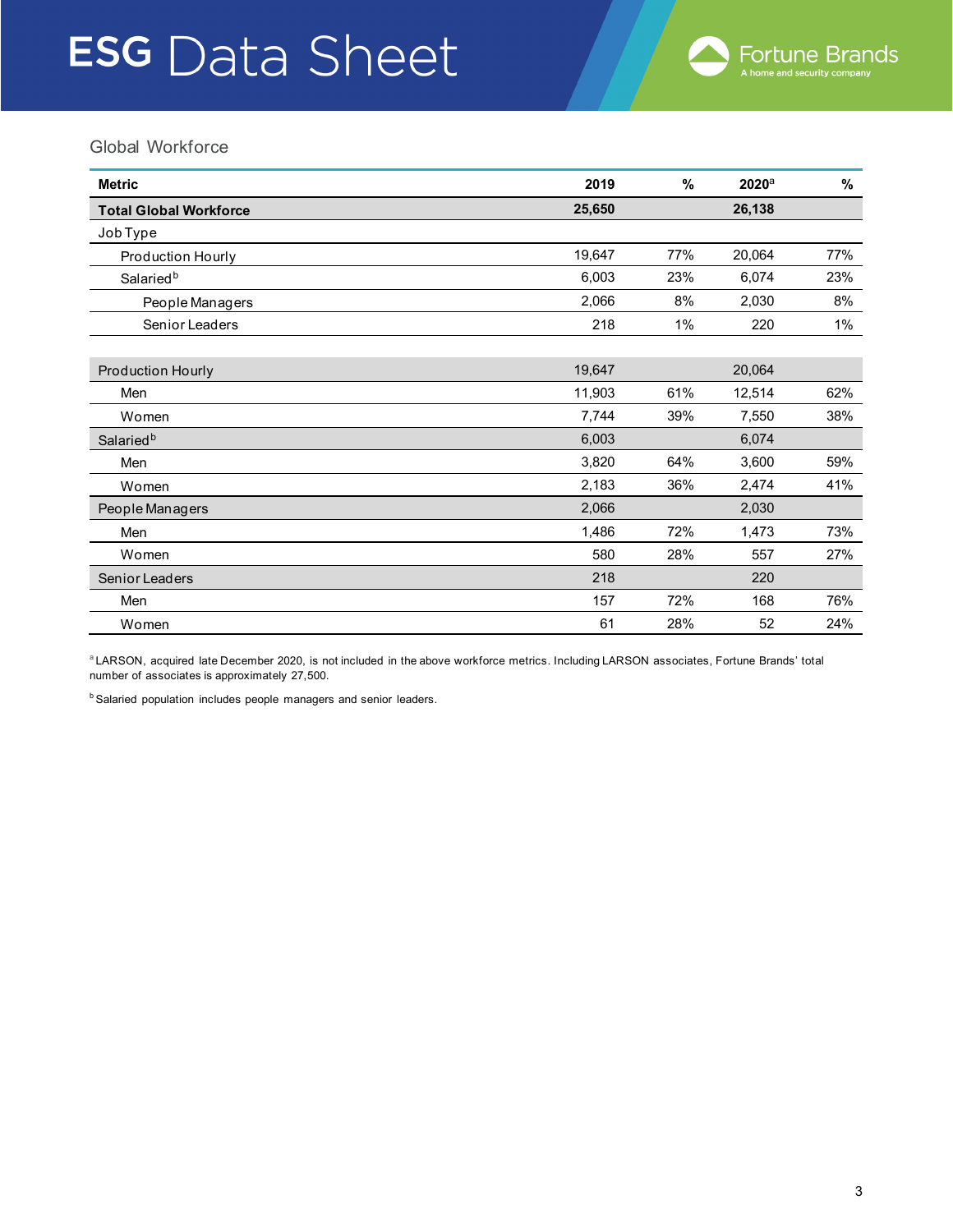## U.S. Workforce

| <b>Metric</b>            | 2019   | %     | 2020a  | $\%$  |
|--------------------------|--------|-------|--------|-------|
| <b>U.S. Workforce</b>    | 15,228 |       | 16,222 |       |
| Job Type                 |        |       |        |       |
| Production Hourly        | 11,719 | 77%   | 12,396 | 76%   |
| Salaried <sup>b</sup>    | 3,509  | 23%   | 3,826  | 24%   |
| People Managers          | 1,492  | 10%   | 1,414  | 9%    |
| Senior Leaders           | 184    | $1\%$ | 194    | $1\%$ |
| <b>Production Hourly</b> | 11,719 |       | 12,396 |       |
| Men                      | 6,672  | 57%   | 7,271  | 59%   |
| Women                    | 5,047  | 43%   | 5,125  | 41%   |
| Salaried <sup>b</sup>    | 3,509  |       | 3,826  |       |
| Men                      | 2,196  | 63%   | 2,192  | 57%   |
| Women                    | 1,313  | 37%   | 1,634  | 43%   |
| People Managers          | 1,492  |       | 1,414  |       |
| Men                      | 1,067  | 72%   | 1,026  | 73%   |
| Women                    | 425    | 28%   | 388    | 27%   |
| Senior Leaders           | 184    |       | 194    |       |
| Men                      | 130    | 71%   | 145    | 75%   |
| Women                    | 54     | 29%   | 49     | 25%   |
| People of Color          |        |       |        |       |
| Production Hourly        | 4,235  | 36%   | 5,000  | 40%   |
| Salaried <sup>b</sup>    | 496    | 14%   | 576    | 15%   |
| People Managers          | 206    | 14%   | 206    | 15%   |
| Senior Leaders           | 21     | 11%   | 20     | 10%   |

**We exceed U.S. EEO-1 industry benchmarks for U.S. women representation. We have key metrics for expanding our representation of women leaders, in addition to having key enterprise-wide targets to increase representation of people of color in our U.S. senior leader and professional positions.** 

a LARSON, acquired late December 2020, is not included in the above workforce metrics. Including LARSON associates, Fortune Brands' total number of U.S. associates is approximately 17,600.

**b Salaried population includes people managers and senior leaders.** 

### Company Donations

| Metric                                   | 2016   | 2017   | 2018   | 2019   | 2020   |
|------------------------------------------|--------|--------|--------|--------|--------|
| Cash and In-kind Donations (In millions) | \$1.90 | \$1.96 | \$1.45 | \$1.46 | \$1.16 |
| <b>Related Programs</b>                  |        |        |        |        |        |

 $\boxtimes$  Matching gift program offered in most of our business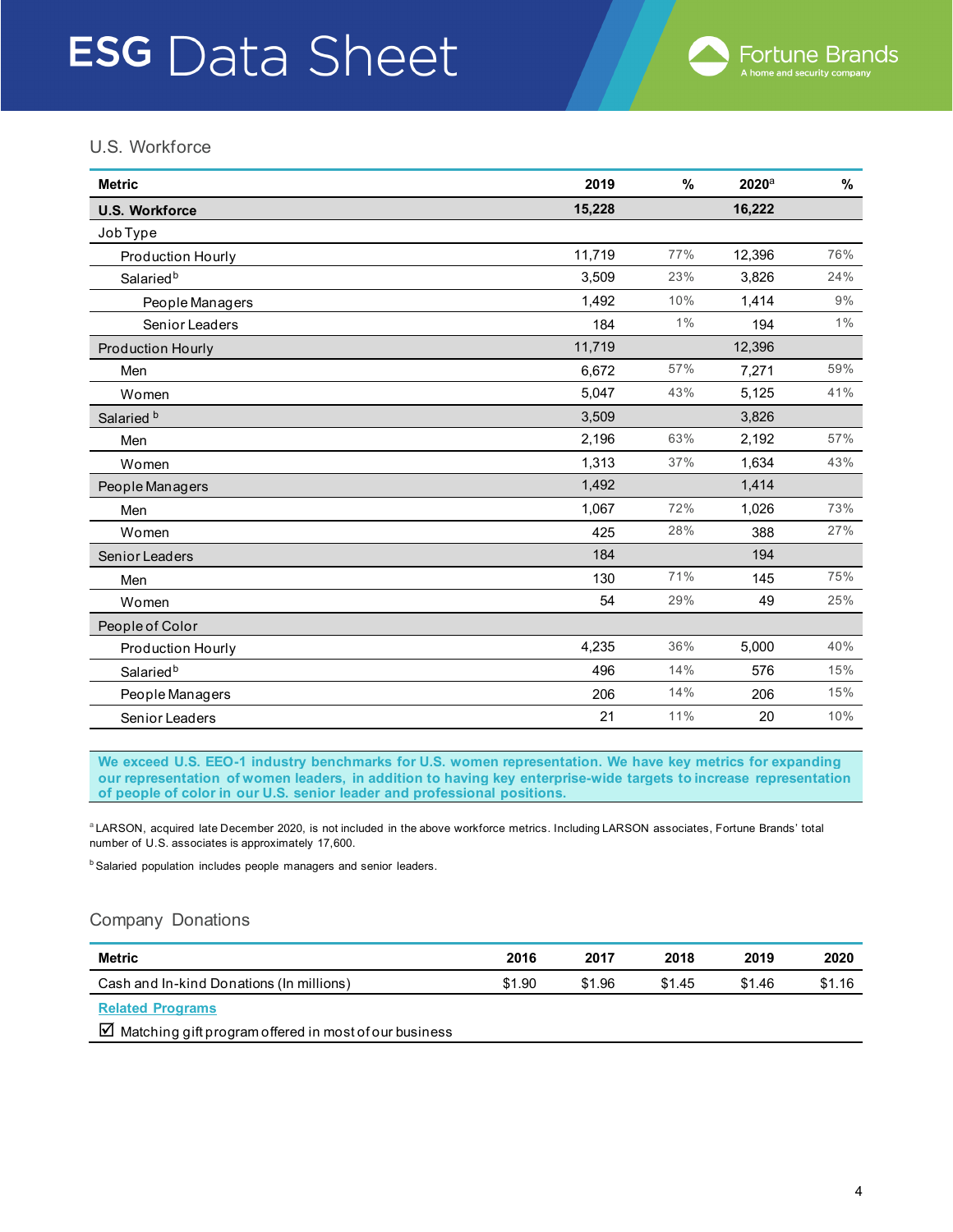

## **Governance**

Governing with High Standards

**Related Policies and Documents**

- [Anti-Bribery \(FCPA\)](https://www.fbhs.com/corporate-responsibility/esg-policies-and-resources) Policy
- ◘ [Code of Business Conduct and Ethics \(English and Multi-Language\)](https://www.fbhs.com/corporate-responsibility/esg-policies-and-resources)
- ◘ [Code of Ethics for Senior Financial Officers](https://www.fbhs.com/corporate-responsibility/esg-policies-and-resources)
- **Z** [Corporate Governance Principals](https://www.fbhs.com/corporate-responsibility/esg-policies-and-resources)
- [Human Rights Policy](https://www.fbhs.com/corporate-responsibility/esg-policies-and-resources)
- ◘ Supplier Code of Conduct [\(English and Multi-Language\)](https://www.fbhs.com/corporate-responsibility/esg-policies-and-resources)
- [Whistleblower Policy](https://www.fbhs.com/corporate-responsibility/esg-policies-and-resources)

### Board of Directors

| Metric                                          | 2019a | 2020 <sup>a</sup> | 2021 <sup>a</sup> |
|-------------------------------------------------|-------|-------------------|-------------------|
| Total Number of Directors                       | 9     |                   |                   |
| Number of Independent Directors                 | 8     |                   |                   |
| Number of Female Directors                      |       |                   |                   |
| Number of Ethnically/Racially Diverse Directors |       |                   |                   |

a Board of Directors data is as of the date of filing of the Company's definitive proxy statements filed with the Securities and Exchange Commission in 2019, 2020 and 2021.

### Political Contributions

| <b>Metric</b>                                       | 2016 | 2017 | 2018 | 2019 | 2020 |
|-----------------------------------------------------|------|------|------|------|------|
| Political contributions                             | \$0  | \$0  | \$0  | \$0  | \$0  |
| <b>Related Policies</b><br>$\overline{\phantom{0}}$ |      |      |      |      |      |

**[Policy Against Political Contributions](https://fbhs-com.l5.wfdev.net/app/uploads/2021/08/2020-FBHS-ESG-Report-Final.pdf)**